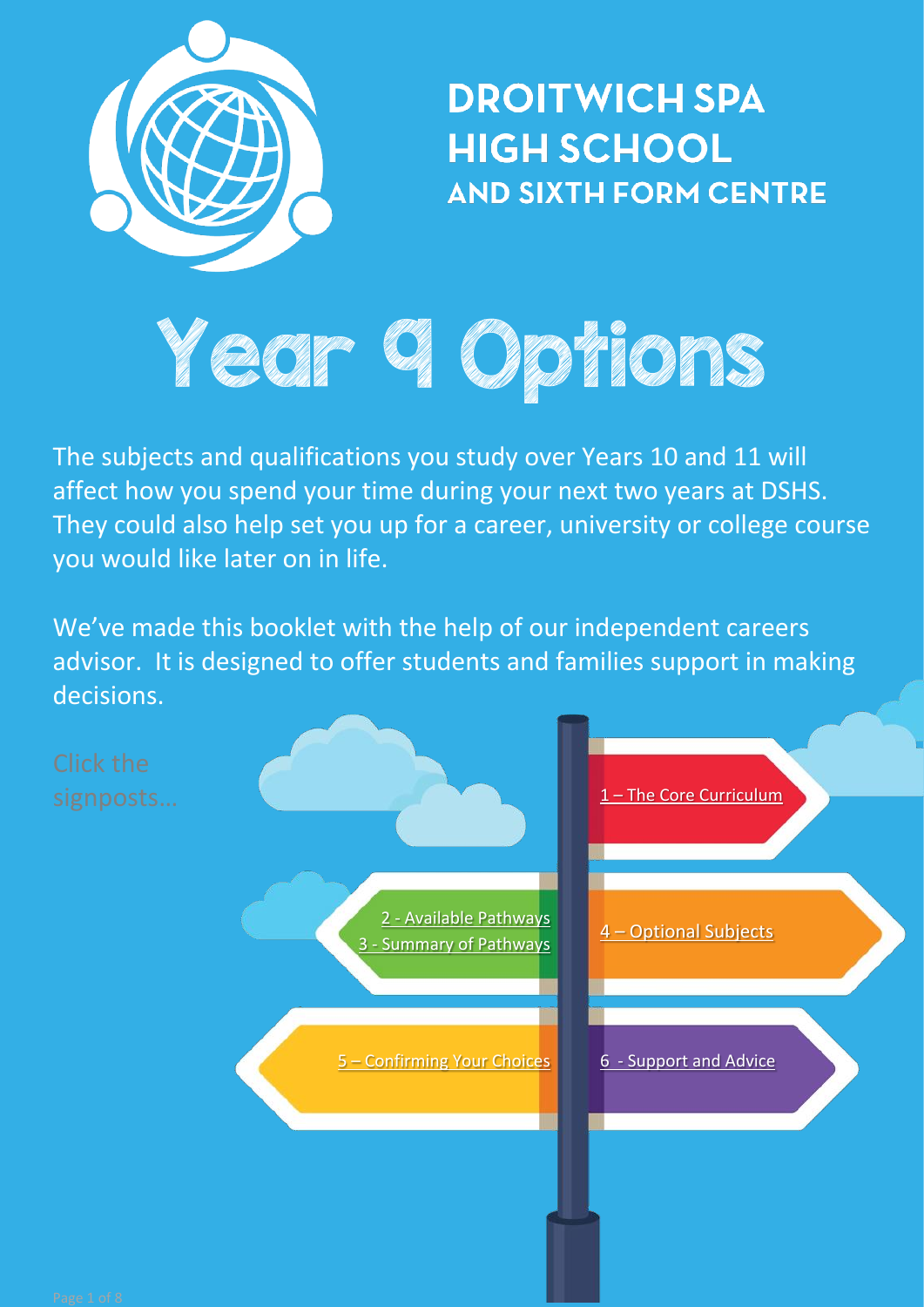## General Information

## Key dates for 2022

- Launch assembly for Year 9 students Tuesday  $8<sup>th</sup>$  February.
- Course information will go live on our website on Tuesday 8<sup>th</sup> February.
- Year 9 Options Evening is Thursday 10<sup>th</sup> February.
- Deadline for students making choices is Wednesday 16<sup>th</sup> February.

### The Options Process

#### <span id="page-1-0"></span>**1. The Core Curriculum**

In Year 10 and 11 all students (except in exceptional circumstances) will study:

|                                                                                              | Hours<br>per<br>Year 10 | fortnight in   Hours per fortnight in<br>Year 11 |
|----------------------------------------------------------------------------------------------|-------------------------|--------------------------------------------------|
| English Language and Literature (two separate<br>qualifications, worth a total of two GCSEs) | 8                       | 8                                                |
| Maths                                                                                        | 8                       | 8                                                |
| Science (worth two GCSEs) / Specialist Science (three<br>$GCSEs$ <sup>*</sup>                | 10/12                   | 11/12                                            |
| Core PE and PSHE for double award Science / Core PE and<br>PSHE for Specialist Science*      | 6/4                     | 5/4                                              |

\* see 'Pathways' below.

The PE and PSHE curriculum enables and encourages students to:

- have a good grasp of issues facing...
	- o …them personally (e.g. sex and relationships, personal finance)
	- o …society as a whole (e.g. crime and punishment)
- lead active and healthy lifestyles

NB: students will NOT be entered for the Religious Studies GCSE examinations unless they choose Religious Studies as a GCSE Option.

#### <span id="page-1-1"></span>**2. Pathways**

There are two pathways for students to choose between.

#### **2.1 Specialist Scientist Pathway**

This pathway is for students who want to do three discrete GCSEs in Biology, Chemistry and Physics. In this pathway students will spend 12 hours a fortnight in Science lessons.

Students selecting this pathway MUST have a good track record of attainment in Science in Year 9. This normally means he/she is either in D or R set and/or his/her assessed work indicates he/she is likely to achieve at least a grade 6 at GCSE.

Students in this pathway will choose three options [in Section 6] with the *expectation* that at least one of them is History, Geography, French or German.

#### **2.2 General Pathway**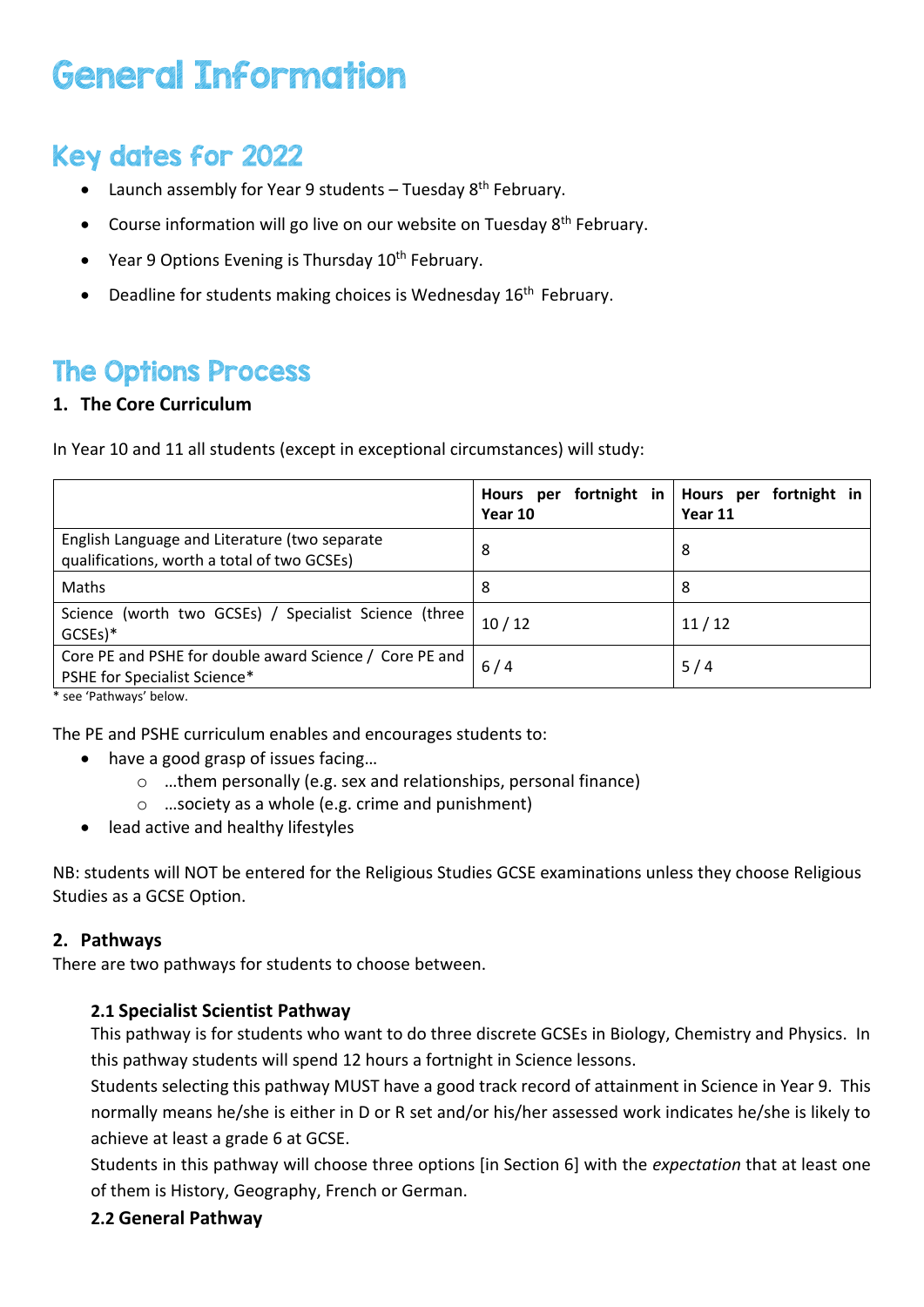In this pathway students will spend 10 hours a fortnight in Science lessons (in Year 10), leading towards the award of two GCSEs in Science e.g. 7-6 [a grade 7 and a grade 6]. Students on this pathway **MUST** ensure that at least one of their three choices is History, Geography, French or German.

#### <span id="page-2-0"></span>**3. Summary of Pathways**

|                                                | <b>Hours per fortnight</b>                                                                                             |           |    |                          |                                                                                                          |                  |
|------------------------------------------------|------------------------------------------------------------------------------------------------------------------------|-----------|----|--------------------------|----------------------------------------------------------------------------------------------------------|------------------|
|                                                | <b>Notes</b>                                                                                                           | <b>En</b> | Ma | Sc                       | <b>Options (6h each)</b>                                                                                 | Core PE / PSHE   |
| <b>Specialist</b><br><b>Science</b><br>Pathway | Only for students who<br>have strong<br>attainment in Science<br>(sets D or R and/or<br>MLG of at least a<br>grade 6). | 8         | 8  | 12 (three<br>GCSES)      | Choose three with<br>the expectation that<br>at least one is<br>History / Geography<br>/ French / German | $\overline{4}$   |
| General<br>Pathway                             |                                                                                                                        | 8         | 8  | 10<br>(11 in Year<br>11) | Choose three but at<br>least one <b>must</b> be<br>History / Geography<br>/ French / German              | 6 (5 in Year 11) |

#### <span id="page-2-1"></span>**4. Optional Subjects**

All reformed Level 2 courses are rigorous challenges for students. Furthermore, there are some subjects where less secure prior knowledge will mean that we cannot, if we are to act in the best interests of a given child, allow him/her to start on the course. Therefore, below is a table that outlines what courses are available and what restrictions are put in place.

| Course                          | Qualification<br>(all worth 1<br>GCSE) | Notes on suitability / setting                                                                                     | Other notes                                                                     |  |  |
|---------------------------------|----------------------------------------|--------------------------------------------------------------------------------------------------------------------|---------------------------------------------------------------------------------|--|--|
| <b>Humanities and Languages</b> |                                        |                                                                                                                    |                                                                                 |  |  |
| History                         | <b>GCSE</b>                            | Classes in these subjects will be loosely 'set' into                                                               | Students in the General<br>Pathway must pick at least<br>one of these subjects. |  |  |
| Geography                       | <b>GCSE</b>                            | Standard and Advanced groups based on prior<br>attainment.                                                         |                                                                                 |  |  |
| French                          | <b>GCSE</b>                            | Students may only pick languages they have studied in                                                              |                                                                                 |  |  |
| German                          | <b>GCSE</b>                            | Year 9.                                                                                                            |                                                                                 |  |  |
| Arts (visual and performing)    |                                        |                                                                                                                    |                                                                                 |  |  |
| Art                             | <b>GCSE</b>                            |                                                                                                                    |                                                                                 |  |  |
| Art (Fashion and<br>Textiles)   | <b>GCSE</b>                            |                                                                                                                    |                                                                                 |  |  |
| Dance                           | <b>GCSE</b>                            | Includes several practical performances, worth 60% of<br>grade. Students must be committed and able to do<br>this. |                                                                                 |  |  |
| Drama                           | <b>GCSE</b>                            | Includes a practical performance, worth 30% of grade.<br>Students must be committed and able to do this.           |                                                                                 |  |  |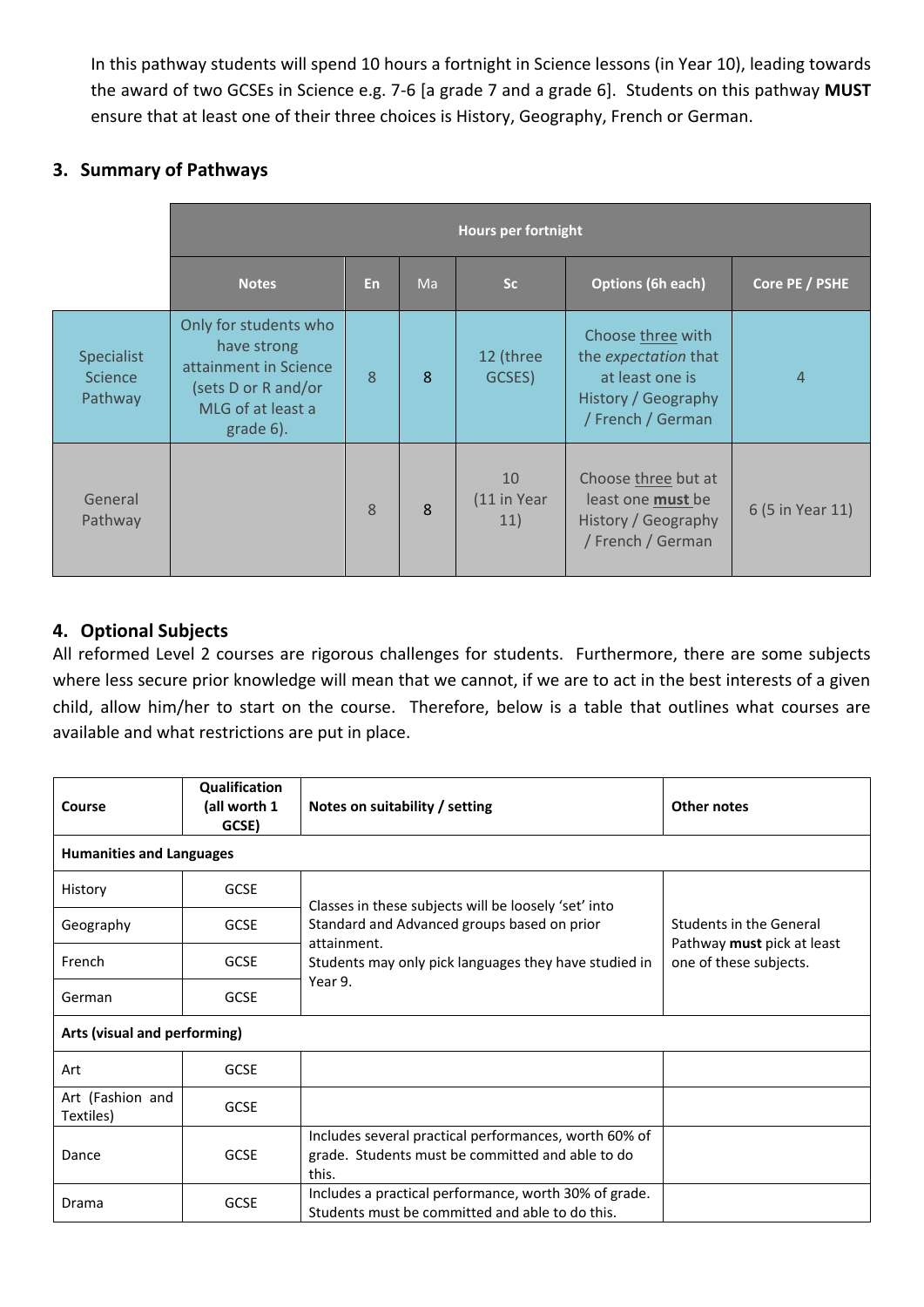| Music                                           | <b>GCSE</b>                     | This course includes composing music, performing<br>music and a listening exam (worth 40%). Students<br>who are not currently playing an instrument (or<br>singing) to a basic standard will find this course very<br>difficult.                                                                                                                                                                                                                                                                                           | For both Music courses<br>students should have studied<br>Music in Year 9. For those<br>who have not, we will review |
|-------------------------------------------------|---------------------------------|----------------------------------------------------------------------------------------------------------------------------------------------------------------------------------------------------------------------------------------------------------------------------------------------------------------------------------------------------------------------------------------------------------------------------------------------------------------------------------------------------------------------------|----------------------------------------------------------------------------------------------------------------------|
| <b>Music</b><br>Performance                     | RSL Level 2                     | This course focuses on performance but does include<br>performing in front of a (small) audience. This course<br>is more suitable for those who haven't currently got<br>strong experience of playing an instrument.                                                                                                                                                                                                                                                                                                       | their wish to study it in Year<br>10 and 11 on a case by case<br>basis. Students can't do both.                      |
| <b>Technologies</b>                             |                                 |                                                                                                                                                                                                                                                                                                                                                                                                                                                                                                                            |                                                                                                                      |
| Computer<br>Science                             | <b>GCSE</b>                     | Only students in Maths sets D and R should select this<br>subject. Students in other sets may be accepted on a<br>case by case basis.                                                                                                                                                                                                                                                                                                                                                                                      |                                                                                                                      |
| Creative iMedia                                 | Cambridge<br>National           |                                                                                                                                                                                                                                                                                                                                                                                                                                                                                                                            |                                                                                                                      |
| Design and<br>Technology                        | <b>GCSE</b>                     | This course focuses on creative design to solve<br>problems and includes scientific theory on materials<br>used in the design and manufacturing process.                                                                                                                                                                                                                                                                                                                                                                   | Students cannot choose this<br>and Technology Technical<br>Award.                                                    |
| Engineering                                     | <b>GCSE</b>                     | Classes in this subject may be loosely 'set' into<br>Standard and Advanced groups based on prior<br>attainment depending on numbers.                                                                                                                                                                                                                                                                                                                                                                                       |                                                                                                                      |
| <b>Creative Craft</b><br><b>Technical Award</b> | Level 1/2<br>Award              | This course is focussed on 'making' so prioritises<br>development of hands on skills for future learning or<br>employment.                                                                                                                                                                                                                                                                                                                                                                                                 | Students cannot choose this<br>and Design and Technology.                                                            |
| Food<br>and<br>Nutrition                        | <b>GCSE</b>                     | This course is more theoretical / scientific ((it is not<br>just doing cooking/baking etc.)                                                                                                                                                                                                                                                                                                                                                                                                                                |                                                                                                                      |
| Other                                           |                                 |                                                                                                                                                                                                                                                                                                                                                                                                                                                                                                                            |                                                                                                                      |
| <b>Religious Studies</b>                        | <b>GCSE</b>                     | Students will not be entered for GCSE Religious<br>Studies in the core curriculum. Students must take<br>this option in order to study the full GCSE course and<br>be entered for the examinations.                                                                                                                                                                                                                                                                                                                        |                                                                                                                      |
| <b>Business Studies</b>                         | <b>GCSE</b>                     |                                                                                                                                                                                                                                                                                                                                                                                                                                                                                                                            |                                                                                                                      |
| Child<br>Development                            | <b>GCSE</b>                     |                                                                                                                                                                                                                                                                                                                                                                                                                                                                                                                            |                                                                                                                      |
| Health and Social<br>Care                       | Cambridge<br>National           |                                                                                                                                                                                                                                                                                                                                                                                                                                                                                                                            |                                                                                                                      |
| PE / Sport Science                              | GCSE /<br>Cambridge<br>National | Students will opt for 'PE / Sport' and indicate their<br>preference for either GCSE PE or Sports Science<br>Cambridge National. The PE department will then<br>assess students' suitability and, with consultation and<br>consideration of the preferences, allocate students<br>into either the PE GCSE or the Sport Science<br>Cambridge National groups (based on their<br>professional judgement of students' potential to<br>succeed on each course). This process will begin<br>immediately once options are chosen. |                                                                                                                      |

#### <span id="page-3-0"></span>**5. Confirming Choices**

Students will record their options using the DSHS Launchpad site. They will be sent the link they need via email and can do it either in school or from home.

It is very important that students list their options in preference order to that we can prioritise the choices on the rare occasion that we can't satisfy all of them.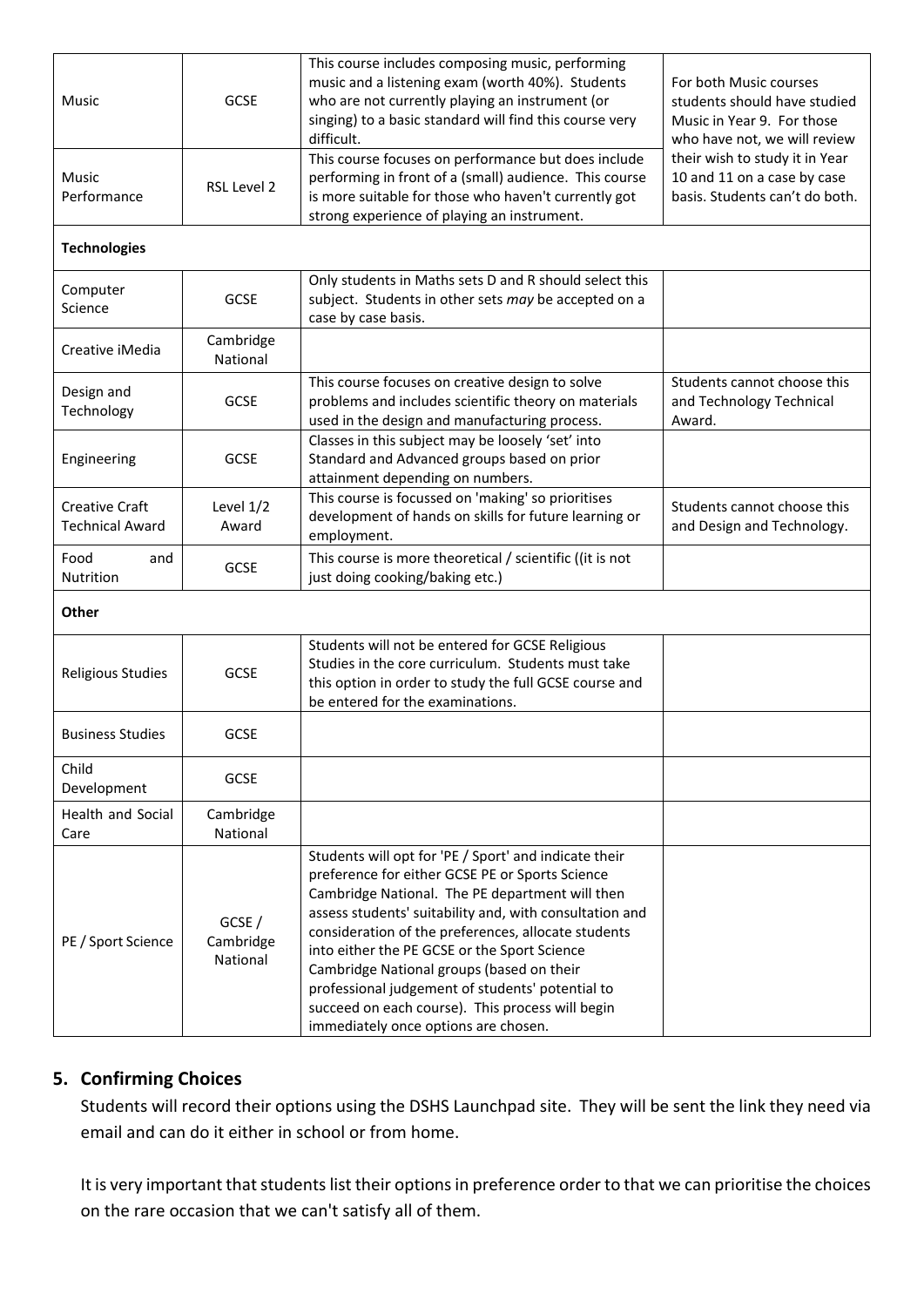We work very hard to try to ensure every gets what they want but it is not always possible. Some combinations of options may not be possible, some groups may be over-subscribed and some groups may be so small that they are not viable. If there is a problem we will speak to the student affected as soon as possible.

<span id="page-4-0"></span>We monitor choices to make sure they comply with the requirements set out. Some students may be given further advice if we feel that they may not have chosen wisely.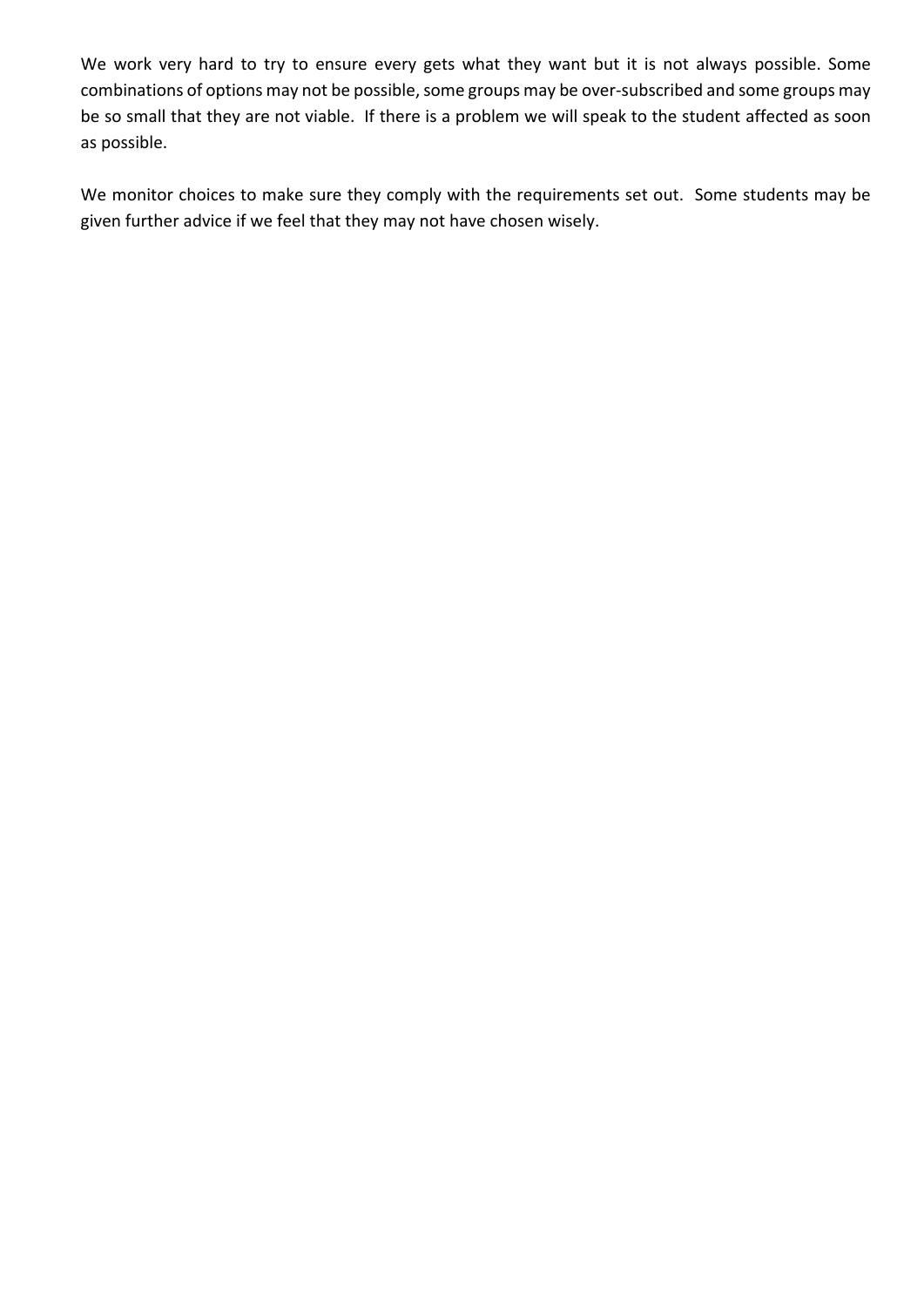#### **6. Supporting Your Child**

#### Useful links

Your young person will have had lots of information about subject choices, in subject videos and the various Q+A sessions, but it will also be helpful if you discuss their choices with them. It's important to choose subjects they find enjoyable, but also to keep a good balance. These links should help you and your young person to make an informed, unbiased decision:

<https://website.droitwichspahigh.worcs.sch.uk/index.php/student-development-and-support/careers/>

[https://www.worcestershire.gov.uk/careersportal/](https://online.flipbuilder.com/iqah/ptzm/) - excellent magazine style publication about post 14 choices

<https://www.careerpilot.org.uk/job-sectors/subjects> - click on a subject and it will give you ideas where it might lead

<https://icould.com/explore/#subject> – similar to the above

<https://www.myworldofwork.co.uk/my-career-options/subjects?group=all&subjects=1936#search-top> – also similar to Career Pilot

[https://university.which.co.uk/advice/gcse-choices-university/how-important-are-gcse-choices-when-it](https://university.which.co.uk/advice/gcse-choices-university/how-important-are-gcse-choices-when-it-comes-to-universityv)[comes-to-university](https://university.which.co.uk/advice/gcse-choices-university/how-important-are-gcse-choices-when-it-comes-to-universityv) - good advice on relative importance of GCSEs for university courses

National Careers Service – 0800 100 900

#### Advice for Parents / Carers

- Talk to your son/daughter about what their interests are.
- Find out what they would like to do in the future.
- Let them know that jobs for 16 year olds are now virtually non-existent. The key to their future is in good education, good training and developing skills and abilities that employers want and are prepared to pay for.
- ‐ If in doubt about your son/daughter's option choices, please contact us to make an appointment to see Lindsay Stevens, our Independent Careers Adviser.
- ‐ Check that your son/daughter is choosing subjects for the right reasons.
- ‐ Try to encourage a variety in their choices this will allow more choice at Post 16.

The wrong reasons for choosing a course might include:

- $\times$  I like the teacher
- All the other choices are boring / too difficult
- $\times$  All my friends are doing that subject
- $\times$  1 think it will help me get *a* job

The right reasons for choosing a course might include:

 $\checkmark$  I am good at/enjoy that subject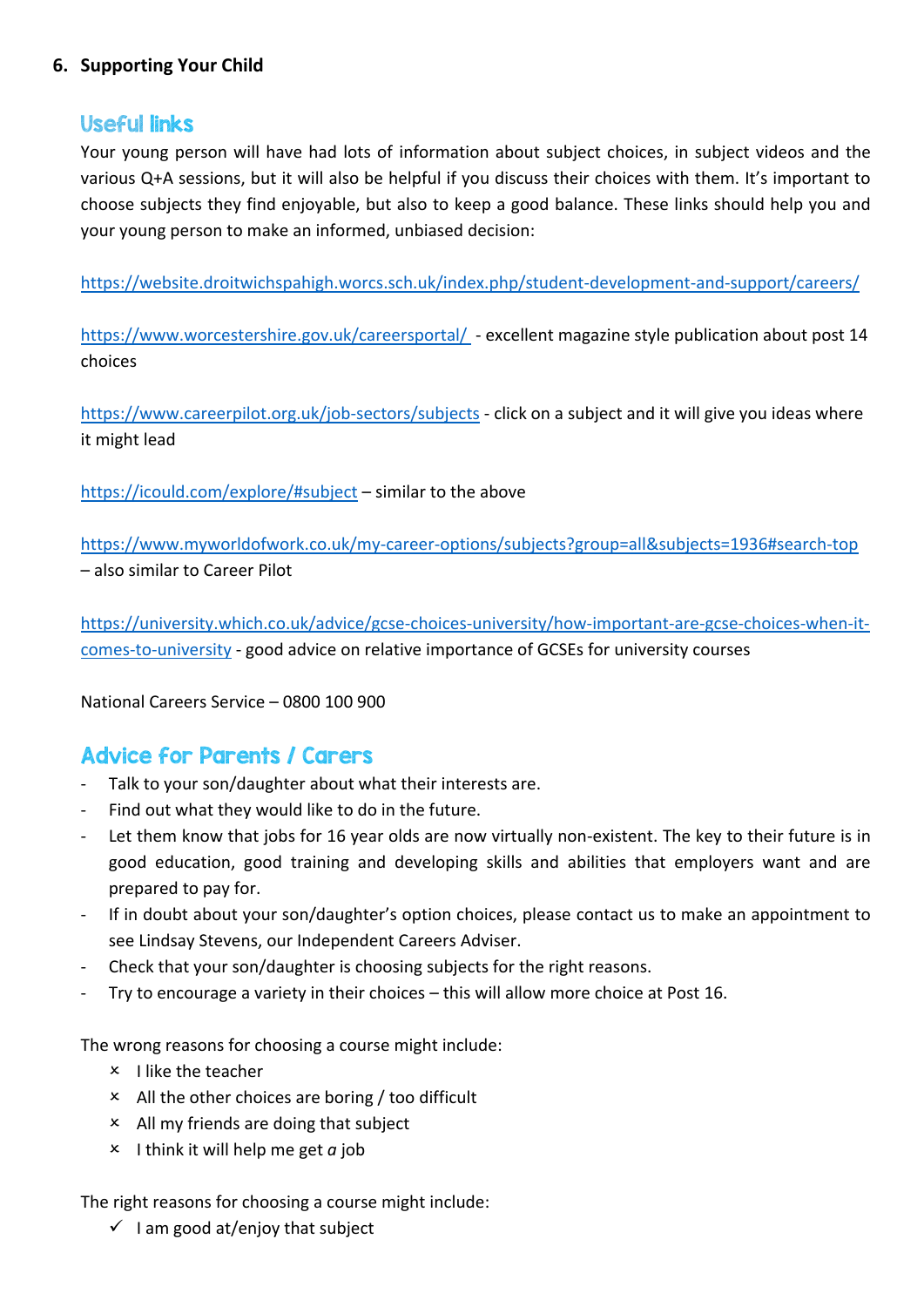- $\checkmark$  I know that these subjects will help my career choice, because I have found out about it
- $\checkmark$  I have achieved good marks and exam grades in a subject
- $\checkmark$  I had doubts however, I asked for (and got) help and advice

## Support for Students

#### How do I choose?

To help you decide what to study in Years 10 and 11, start by asking yourself what you enjoy doing and what you're good at.

Think about:

- What you're interested in: it could be other cultures and languages, writing projects, helping people, being outdoors or designing things.
- What types of activity you enjoy most working things out and thinking them through, practical activities or artistic options like painting, drawing or performing music?
- What you're like at home, as well as in school what skills have you developed following outside interests?
- There are some subjects so important that everyone has to take them, but you still have options in Year 9.

#### Some hints and tips.....

- ‐ Get as much information as you can so you choose well.
- ‐ Remember, no qualification is ever wasted.
- ‐ If you have a firm career idea, research it and choose your options accordingly.
- ‐ You don't have to have a career in mind at this stage you just need to choose subjects and courses that will give you plenty of choice later on.
- Ask for help from your Head of House, Mrs Stevens in the Careers Hub, your tutor, your PSHE teacher who has been working with you this  $\frac{1}{2}$  term on the theme of careers and your subject teachers
- ‐ Choose subjects that you enjoy!

#### Where can I get help and advice?

The choices are yours, but most people look for advice on important decisions. There's plenty available, but you should do as much as you can yourself to research all the options.

Parents, carers, family and friends probably know you best, so talking to them can help you work out what might suit you. However, remember that they won't always know a lot about careers or courses you're interested in. If you're planning to work towards a particular career or college course, don't be put off just because it means taking a different direction from friends or family members. Subject teachers know exactly what studying a subject in Year 10 and 11 involves, and can advise whether it's right for you.

Mrs Lindsay Stevens [our Independent Careers Advisor] can guide you towards advice about which subjects and qualifications are useful for particular careers. Mr Brook can answer any questions about the DSHS options process itself. You will also have an opportunity to talk to some older students who have studied the subjects in which you are interested. Lindsay will also be at Parents/Options Evening and is always available via email for you to ask any questions.